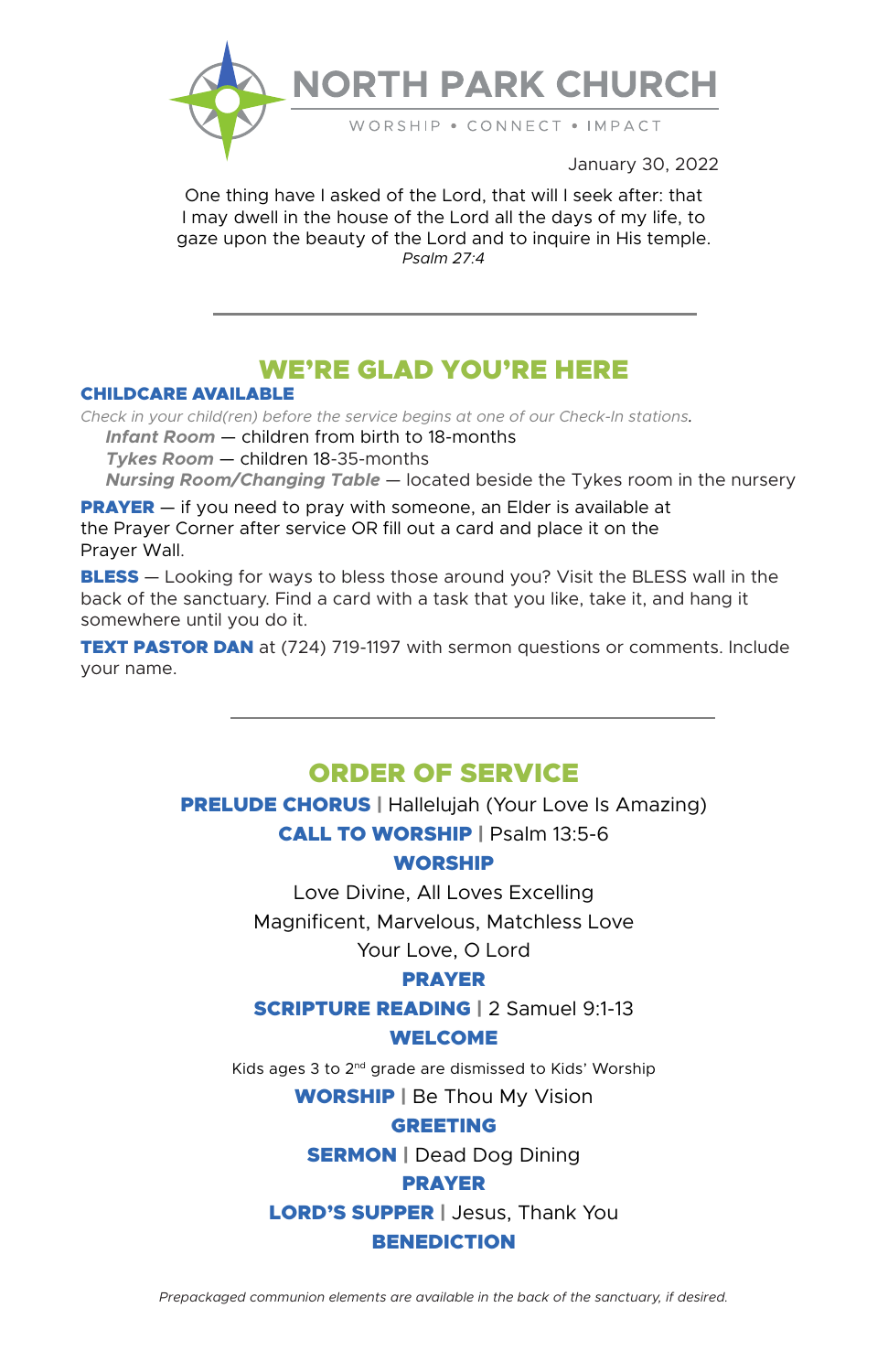# DAVID, PART 10: DEAD DOG DINING DAN HENDLEY | II SAMUEL 9

| I. What the <b>k_________________</b> does                         |
|--------------------------------------------------------------------|
| <b>a.</b> Shows mercy to one normally viewed as an <b>e</b>        |
|                                                                    |
| <b>c.</b> Showed mercy for <b>J________________</b> sake           |
|                                                                    |
|                                                                    |
| <b>b.</b> With deep $g$ ______________________ and devotion        |
| 1. Gratitude for the g_____________________ of the king            |
| 2. A______________________ for the person of the king              |
| <b>3.</b> Zeal for the <b>g</b> ______________________ of the king |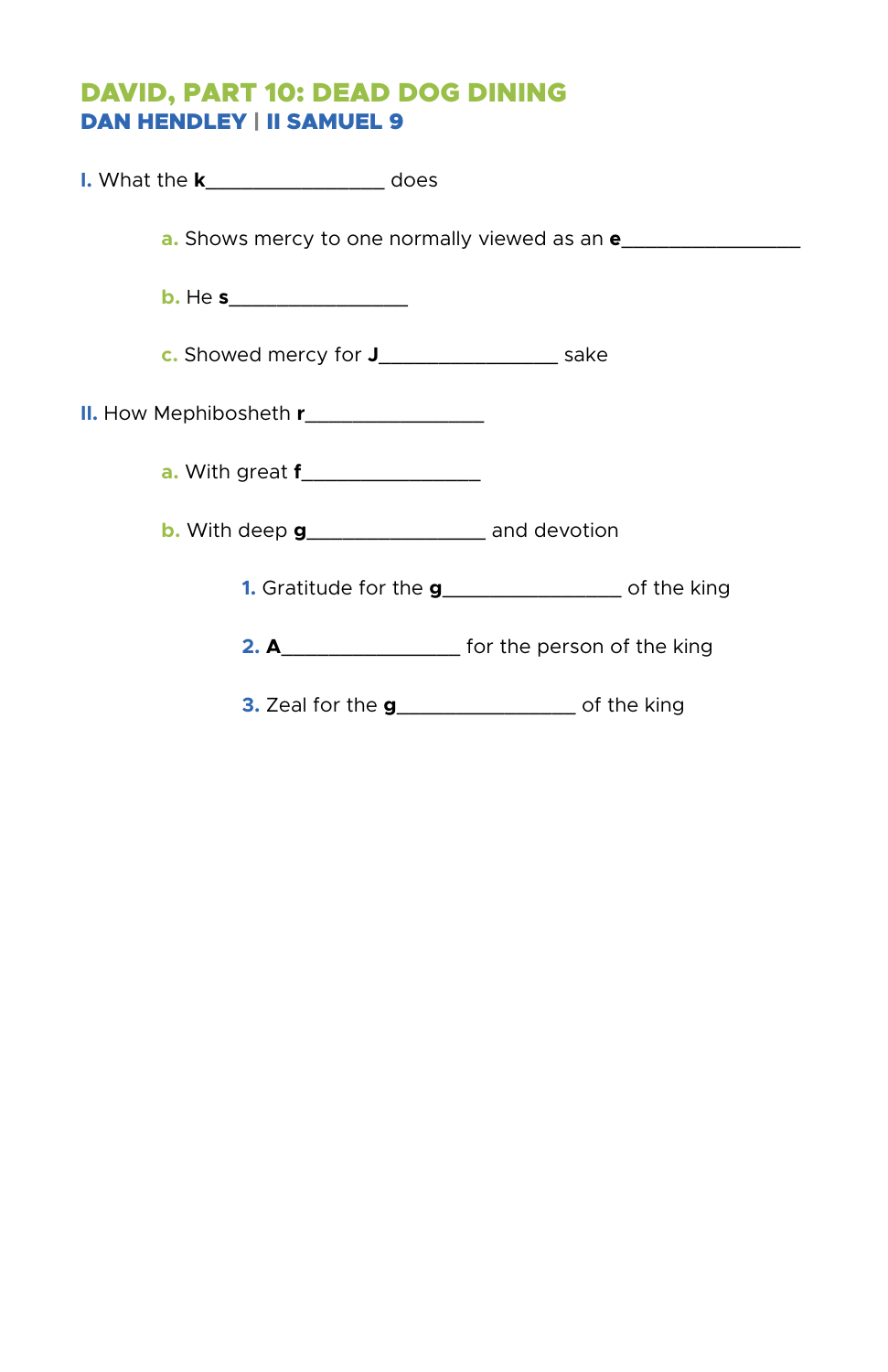## SCRIPTURE REFERENCE

*New American Standard Bible is used unless otherwise indicated* 

## *II SAMUEL 9:1-13*

Then David said, "Is there yet anyone left of the house of Saul, that I may show him kindness for Jonathan's sake?" 2Now there was a servant of the house of Saul whose name was Ziba, and they called him to David; and the king said to him, "Are you Ziba?" And he said, "I am your servant." <sup>3</sup>The king said, "Is there not yet anyone of the house of Saul to whom I may show the kindness of God?" And Ziba said to the king, "There is still a son of Jonathan who is crippled in both feet." 4So the king said to him, "Where is he?" And Ziba said to the king, "Behold, he is in the house of Machir the son of Ammiel in Lo-debar." <sup>5</sup>Then King David sent and brought him from the house of Machir the son of Ammiel, from Lo-debar. 6Mephibosheth, the son of Jonathan the son of Saul, came to David and fell on his face and prostrated himself. And David said, "Mephibosheth." And he said, "Here is your servant!" 7David said to him, "Do not fear, for I will surely show kindness to you for the sake of your father Jonathan, and will restore to you all the land of your grandfather Saul; and you shall eat at my table regularly." <sup>8</sup>Again he prostrated himself and said, "What is your servant, that you should regard a dead dog like me?" <sup>9</sup>Then the king called Saul's servant Ziba and said to him, "All that belonged to Saul and to all his house I have given to your master's grandson.  $10$ You and your sons and your servants shall cultivate the land for him, and you shall bring in the produce so that your master's grandson may have food; nevertheless Mephibosheth your master's grandson shall eat at my table regularly." Now Ziba had fifteen sons and twenty servants. 11Then Ziba said to the king, "According to all that my lord the king commands his servant so your servant will do." So Mephibosheth ate at David's table as one of the king's sons. 12Mephibosheth had a young son whose name was Mica. And all who lived in the house of Ziba were servants to Mephibosheth. <sup>13</sup>So Mephibosheth lived in Jerusalem, for he ate at the king's table regularly. Now he was lame in both feet.

## *II SAMUEL 4:4*

Now Jonathan, Saul's son, had a son crippled in his feet. He was five years old when the report of Saul and Jonathan came from Jezreel, and his nurse took him up and fled. And it happened that in her hurry to flee, he fell and became lame. And his name was Mephibosheth.

### *EPHESIANS 2:3-5*

We too all formerly lived in the lusts of our flesh, indulging the desires of the flesh and of the mind, and were by nature children of wrath. 4But God, being rich in mercy, because of His great love with which He loved us. 5Even when we were dead in our transgressions, made us alive together with Christ (by grace you have been saved).

### *COLOSSIANS 1:21*

You were formerly alienated and hostile in mind, engaged in evil deeds.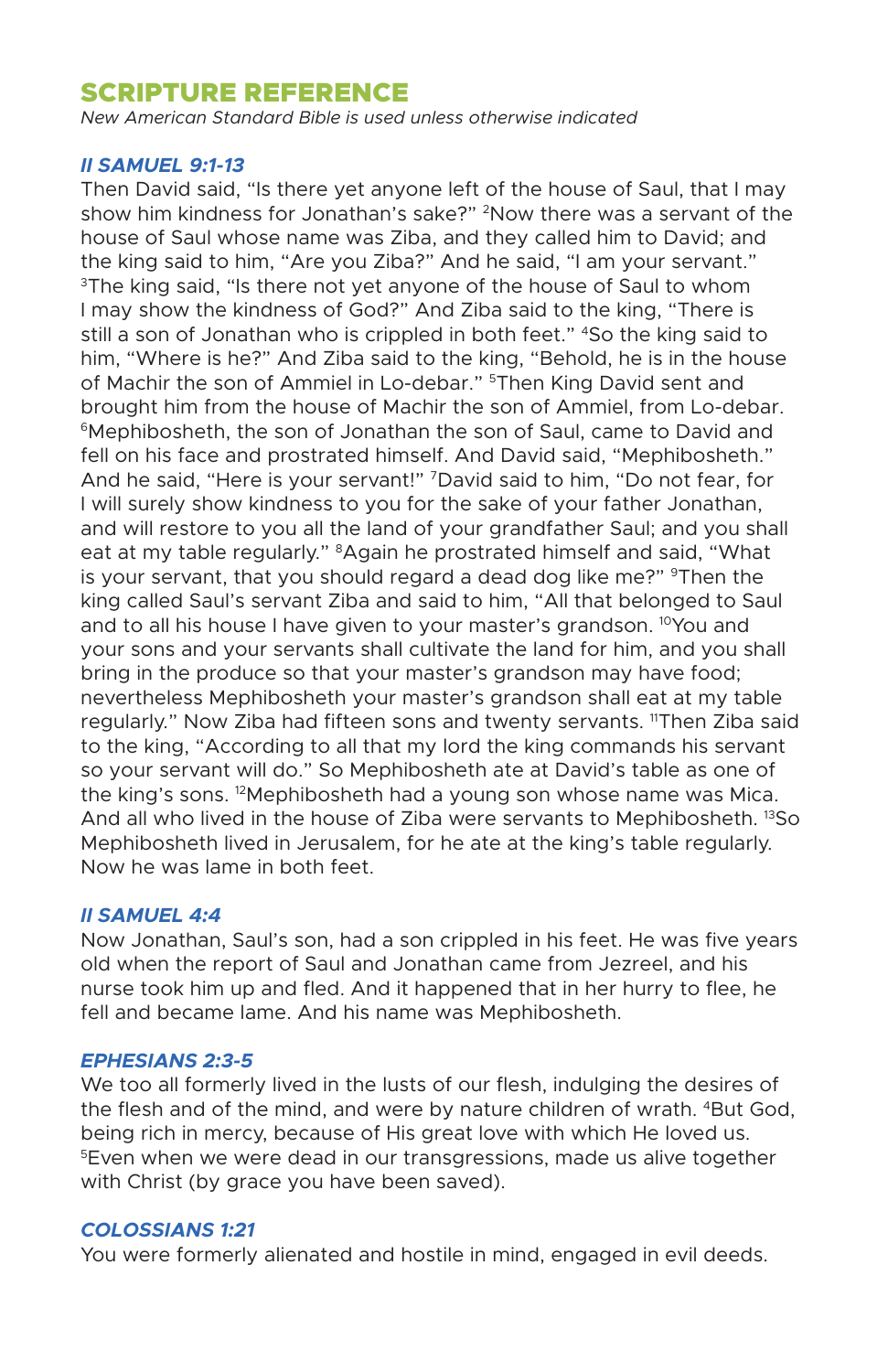## *EPHESIANS 4:32-5:2*

Be kind to one another, tender-hearted, forgiving each other, just as God in Christ also has forgiven you. Therefore be imitators of God, as beloved children; <sup>2</sup>and walk in love, just as Christ also loved you.

### *1 SAMUEL 20:14-17*

"If I am still alive, will you not show me the lovingkindness of the Lord, that I may not die? <sup>15</sup>You shall not cut off your lovingkindness from my house forever, not even when the Lord cuts off every one of the enemies of David from the face of the earth." <sup>16</sup>So Jonathan made a covenant with the house of David, saying, "May the Lord require it at the hands of David's enemies." 17Jonathan made David vow again because of his love for him, because he loved him as he loved his own life.

### *EPHESIANS 1:3-4*

Blessed be the God and Father of our Lord Jesus Christ, who has blessed us with every spiritual blessing in the heavenly places in Christ, <sup>4</sup>just as He chose us in Him.

### *EPHESIANS 1:7a*

In Him we have redemption.

### *EPHESIANS 1:13c*

In Him...you were sealed in Him with the Holy Spirit of promise.

## *II SAMUEL 19:24-30 NLT*

Now Mephibosheth, Saul's grandson, came down from Jerusalem to meet the king. He had not cared for his feet, trimmed his beard, or washed his clothes since the day the king left Jerusalem.)  $25^{\circ}$  Why didn't you come with me, Mephibosheth?" the king asked him. 26Mephibosheth replied, "My lord the king, my servant Ziba deceived me. I told him, 'Saddle my donkey so I can go with the king.' For as you know I am crippled. <sup>27</sup>Ziba has slandered me by saying that I refused to come. But I know that my lord the king is like an angel of God, so do what you think is best. <sup>28</sup>All my relatives and I could expect only death from you, my lord, but instead you have honored me by allowing me to eat at your own table! What more can I ask?" <sup>29</sup>"You've said enough," David replied. "I've decided that you and Ziba will divide your land equally between you." <sup>30</sup>"Give him all of it," Mephibosheth said. "I am content just to have you safely back again, my lord the king!"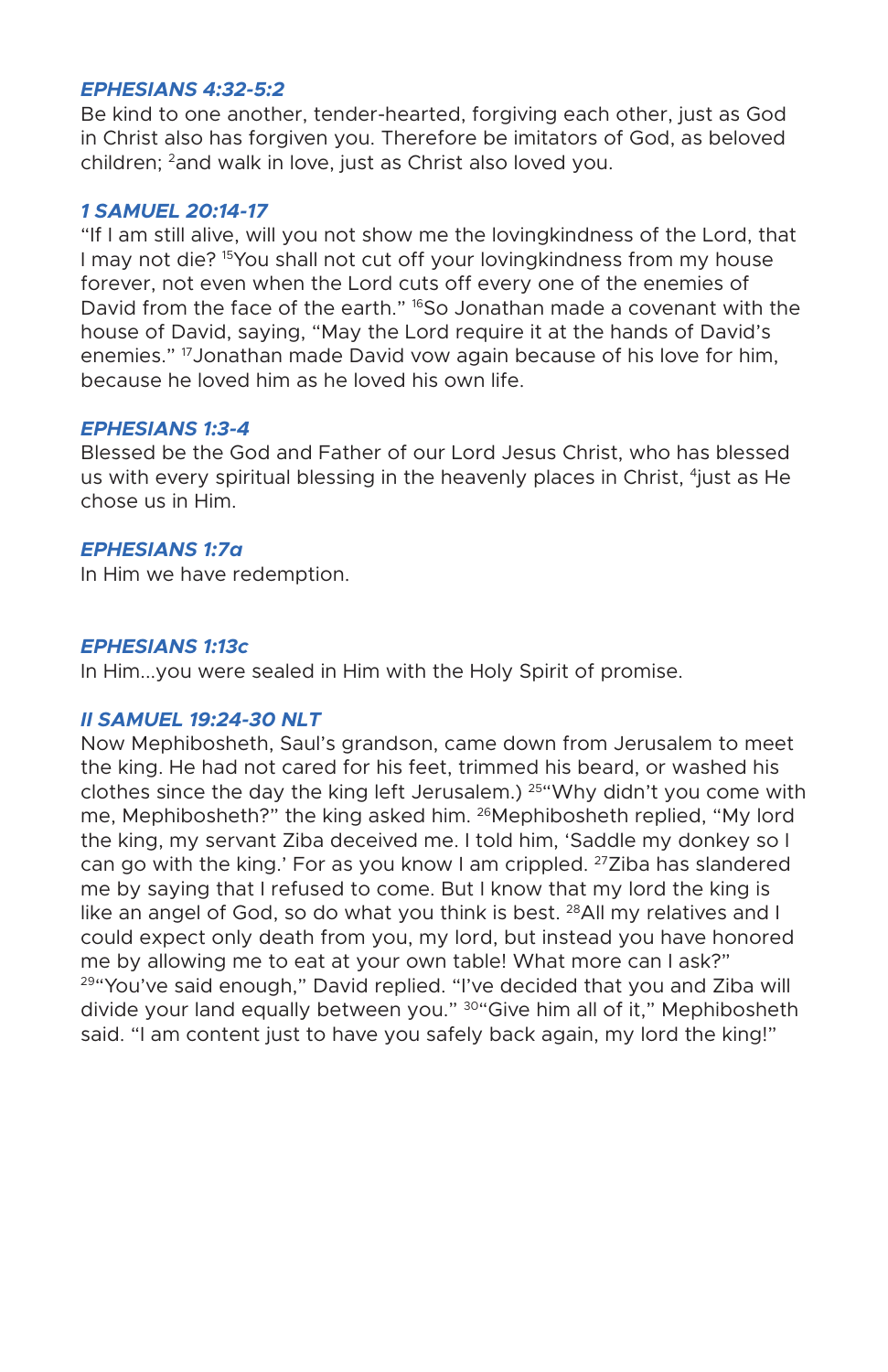# ANNOUNCEMENTS

YOUTH GROUP **TODAY | 6:30 - 8:30 p.m. THIRD FLOOR** Questions? Email Taylor Brown.

#### LADIES NIGHT OUT **SATURDAY, FEBRUARY 5**

**6:30-8:30 p.m. | BLUE ROOM**

Ladies and teens, please join us for an evening of fellowship and fun. There will be lots of activities to choose from, like a clothing swap, pampering, crafts, and board games, or simply relax and catch up with each other. **Sign up** at *northparkepc.org/womens*.

## TREKKERS DATE CHANGE

**SUNDAY, FEBRUARY 6 4:30-6:00 p.m. | ROOM 305**

Trekkers will be meeting next Sunday - **NOT** on the 13<sup>th</sup>. Please mark your planner accordingly.

## ALPHA

### **THURSDAY, FEBRUARY 10 6:00-8:15 p.m. | SHRIVER'S HOME**

You're invited to join us for another season of Alpha. We'll meet at the Shriver's for dinner and discussion. Sign up in the lobby or by emailing Pastor Ben.

### MATTHEW 25 CHALLENGE **FEBRUARY 6-13**

Join us as we challenge ourselves to give up one comfort each day for the week of February 7-13. If you're not able to be with us next Sunday to learn more about the challenge, you can join by texting NPCM25 to 56170. See the February FYI for more details. Questions? Contact Pastor Ben.

# WEEKLY MINISTRIES

**TUESDAY JOY** A morning devotion time hosted by Pastor Dan.

#### **MEN'S FELLOWSHIP**

Every Thursday morning men meet for a blessed time of fellowship, study, and prayer.

### **MOMS**

A group of moms who meet for fellowship, prayer, and fun.

## **WOMEN'S BIBLE STUDY**

Study of Colossians to begin on January 24.

### **YOUTH GROUP**

All  $6-12$ <sup>th</sup> grade students are welcome to join. We're studying 1 John this year.

# SERVICES

## **STEPHEN MINISTRY**

Going through a difficult time? We would love the opportunity to assist you. Email Mark Sharpnack to hear how we can stand with you in your time of need.

### **E-GIVING**

is available at *northparkepc.org/give*

## WEEKLY HIGHLIGHTS

### MONDAY, JANUARY 31

**WOMEN'S BIBLE STUDY** 9:15 - 11:15 a.m. | Room 112 TUESDAY, FEBRUARY 1 **TUESDAY JOY** 10:00 a.m. | ROOM 112 THURSDAY, FEBRUARY 3 **MEN'S FELLOWSHIP** 6:30 - 7:30 a.m. | ROOM 106